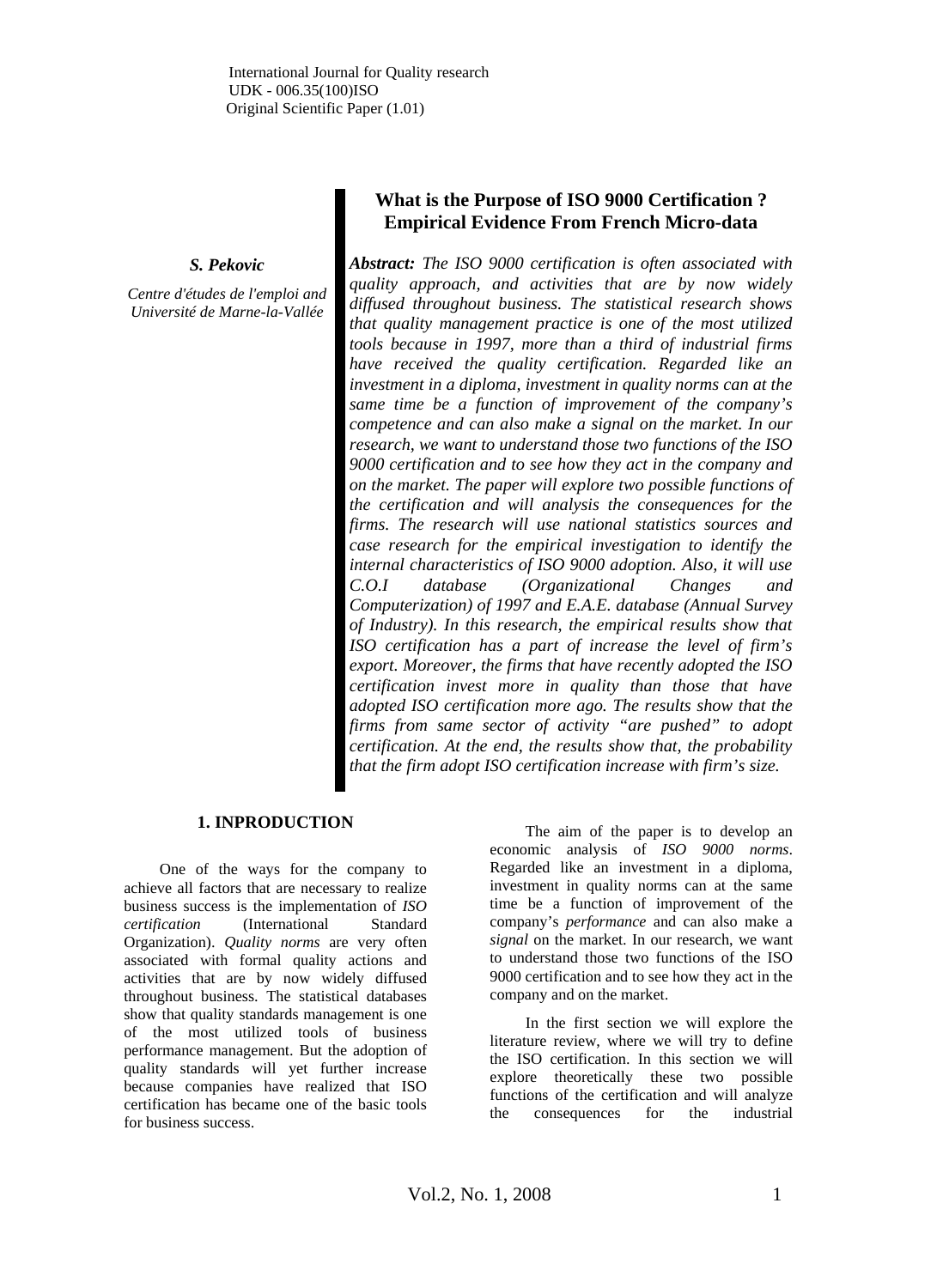

organization.

In the second section we will present the surveys that we utilized (Organizational Changes and Computerization of 1997 and Annual Survey of Industry). Furthermore, it will present the hypothesis and variables that we utilized to get the results.

The discussion of the results and the conclusion are presented in the forth and fifth section.

# **2. THE CONTEXT OF THE ISO CERTIFICATION DIFFUSION**

Since then the quality certification has emerged as a key organizational practice helping companies worldwide to establish rationalized production processes (Isin Guler et al., 1999). The most influential and pervasive quality practice in the world is associated with the 9000 family certificates sponsored by the International Organization for Standardization (ISO), based in Geneva, Switzerland. The ISO's goal is to "promote the development of standardization and related activities in the world with a view to facilitate an international exchange of goods and services, and to develop cooperation in the spheres of intellectual, scientific, technological and economic activity" (ISO, 1998).

The first ISO 9000 certificates attesting that firms were adhering to standards were issued in 1987 (ISO, 2001). Having been founded in Europe, the ISO standards firstly diffused among the firms in the member countries of the European Union (EU). According to Corbett (2005), the ISO 9000 was initially adopted by a large number of firms in Europe, and then imported by supplier firms in other countries exporting to Europe. Those supplier firms, in turn, triggered a diffusion of traditional single market mechanisms, hence contributing to certification by other firms within their country. Indeed, the majority of companies that obtain the ISO 9000 certification have a part of their business in Europe and they are obliged to have this kind of certification to prove their quality. In addition, companies that export to Europe often assume that they have to be certified in order to do business in the countries of EC. In fact, in US, large companies like General Electrics, Du Pont

and Eastman Kodak started to demand that their suppliers become certified.

The notation that the ISO 9000 is a generic standard implies that the same standards can be applied to any organization, regardless of the country of origin, the company size, the product line, and the economic sector. In the ISO 9000 context the standardized definition of quality refers to "all that features of a product or service which is required by the customer" (ISO 2004). However, as cited in Singels, Ruel, and Van de Water (2001) "it is important to note that the ISO standards cannot be applied in the same manner in every organization. Moreover, "the standards only recommend the essential elements of a proper quality assurance system, without recommending the ways to apply them" (Tsiotras and Gotzamani, 1996). Therefore, each organization can design its own system that fits its specific needs and the general requirements of the ISO 9000 standards.

Improved communication has been a frequently cited benefit of the ISO 9000 certification. In a survey of ISO 9000-certified manufacturing companies in New Zealand, Lee and Palmer (1999) reported that both large (defined as those with more than 100 employees) and small companies experienced improved communication after the ISO implementation. Zuckerman (1998) indicated that interpersonal communication between employees and managers and between employees and customers could be significantly improved, and that internal conflicts could be reduced with the ISO 9000 registration. As a result of improved internal communication, some companies achieving the ISO 9000 certification also report improved company operations. Similarly, Lee and Palmer (1999) found that companies that obtained the ISO 9000 certification show related performance improvements, especially in relation to firm size. Nonetheless, the ISO 9000 certification is not a risk-free undertaking. The cost of certification can be very high (ranging from \$10 000 to \$300 000 per company) (Anderson et al., 1999).

Standards like the ISO 9000 are intended to differentiate the quality management practice among the firms. It presents the signal (Spence1973) of the quality to all participants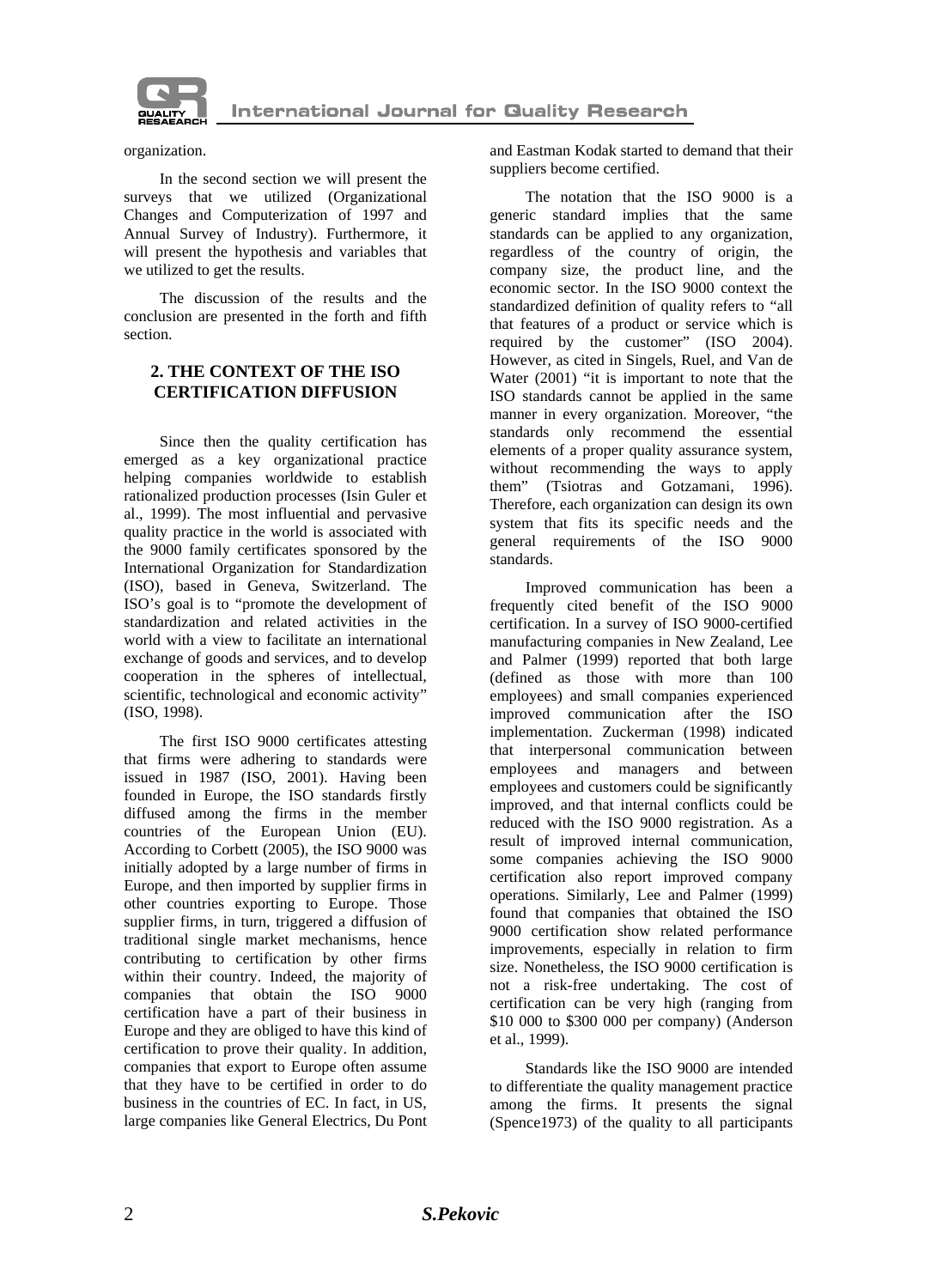

on the markets especially those who act abroad. Moreover, in order to avoid situations where customers only trust domestic suppliers, the certification with an internationally recognized standard may play a strong role in signaling unobservable attributes and generating trust (Zucker, 1986). It has been argued that the ISO 9000 certification represents for the company the same as for an individual to have a college diploma (Naveh et al., 1999). This comparison can be supported by Spence's theory on job market signaling. Relating to this theory, market signaling can act to differentiate high productivity job applicants from low productivity ones, independently of whether students learn anything in the process of attending a college.

Because getting a diploma requires an effort that is likely to be more arduous for less productive students, high productivity students are more likely to complete a college degree. The important key here is also a signaling cost, because the individual will more likely invest in education if there is a guaranteed return. We can therefore argue that the managers act to introduce the ISO 9000 certification in same way as the employers who hire individuals. For this reason, Cole (1999) suggests that firms may make the ISO 9000 "their primary instrument for signaling quality to their customers." In addition, Anderson 1999 argues that the ISO 9000 certification may signal that certified organizations have better quality<br>management systems than uncertified management systems competitors. As such, they show to their customers that they will satisfy their expectations concerning quality and also distinguish their businesses from competitors who are not ISO certified.

Furthermore, multinationals prefer the ISO 9000 certified suppliers when they locate for example production plants in a foreign country. In Singapore, for example, local suppliers have had to "respond to requests for a third-party certification from a large number of locally based multinational companies" (Anderson, 1998). In addition, some European and American multinationals have proposed asking the suppliers to report their compliance with the ISO 9000, rather then obtaining certification themselves (Zuckerman, 1998). Furthermore, multinationals such as Hewlett-Packard, Motorola, Xerox and the Big Three Automakers use the ISO- based criteria to

certify their own suppliers and have also aligned their internal quality systems with the ISO guidelines (Quality, 1994). Even if multinationals circumvent the formal ISO certification process, however, suppliers will likely have an incentive to seek the ISO certification through a national quality association in order to sell to other multinationals.

Industry experts suggest that companies that adopt the standard are trying to make a signal to stakeholders and this signal is less costly if acquired by a company that is already well managed. In other words, the standard does not necessarily improve the quality management but helps well-managed organizations promote their excellence by increasing their market share and reducing transaction costs with suppliers and consumers (Terlaak and King, 2002).

Relating to Terlaak and King (2002), the expected adoption rate of the ISO certification depends on the industry and the performance level of each company within industry. Each manager that decides whether to adopt the ISO certification must predict the performance level that will separate "adopters from nonadopters"1. According to signaling theory (Spence, 1973), all companies with a high performance level will adopt the ISO certification.

## **3. EMPIRICAL ANALYSIS 3.1 The survey and descriptive statistics**

The research is based on two surveys, but the principal survey that we utilized is the Organizational Changes and Computerization of 1997 (COI).

The researchers and economic administrative statisticians created the survey Organizational Changes and Computerization. It was realized by the DARES, the SESSI, the SCESS and the INSEE in 1997 and coordinated by the Centre d'Etudes de l'Emploi (CEE). This collaboration gathered together a great deal of knowledge, which has made it possible to put together the surveys of different companies and the survey concerning

l

<sup>1</sup> The companies that are certified by ISO 9000 The companies that are not certified by ISO 9000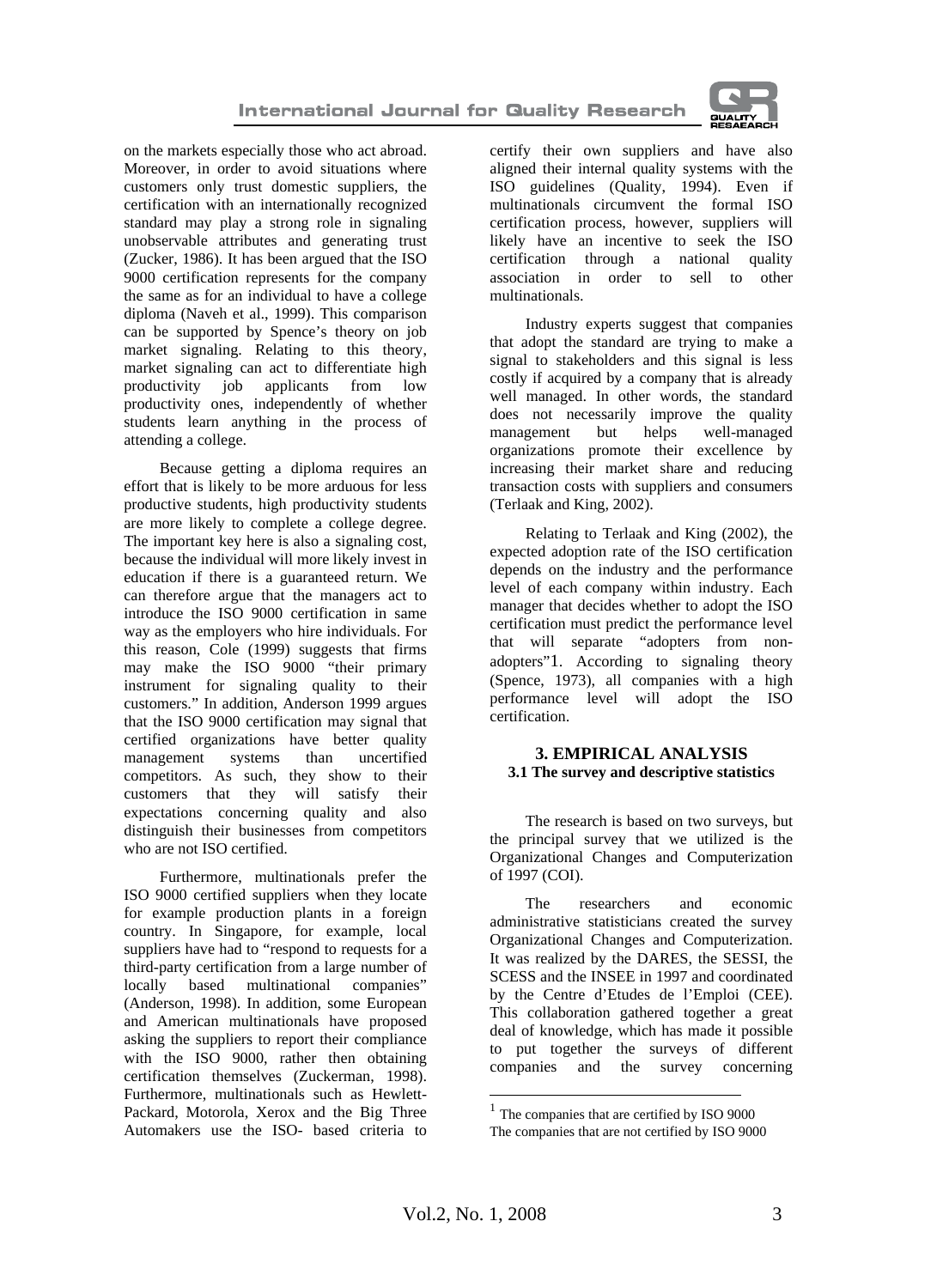

employees.

In this survey, we can find the manufacturing industry, the agro-food industry (IAA), branches of the services sector (i.e. accountancy), and branches of the commercial sector. The choice of the companies is based on the file of the companies in the Annual Survey of Industry (EAE). The selection of the companies appeared in a file of Annual Declaration of the Social Data (DADS) and the employees are selected in random way in each company.

The section "employer/employee" differs depending on the sector of activity, but the research is based on questions to the manufacturing industry and to the IAA that consist of the same questionnaires.

The section "labor force" is unique for all activity sectors. The employees with a minimum of one year of seniority were interrogated by the telephone and home visit. This section is based on the characteristics of work of employees, for example the elements that influence their pay, the rhythm of work, the evaluation of work and the utilization of the technology.

Like we previously said, the research is based on the questionnaires of the manufacturing industry and the IAA and also on the questions from files of Annual Surveys of Industry (EAE). We worked with sample of 24022 companies (weighted by the number of employees) more than 20 employees, which is utilized for the descriptive statistics and the sample of 4653 (none weighted) for the regression estimation.

The majority part of questions that are utilized from the survey COI give the comparison between two dates, 1994 and 1997. This comparison gave the possibility to see that there was a change in this period, and most of all significant changes concerning the companies that had the ISO certification in 1994 and the companies that adopted ISO in 1997.

This comparison between two dates helps me to understand the evolution of companies that had ISO certification, in which domain of business performance the company has evaluated, why do companies adopt ISO certification etc.

To understand better business performance of companies that adopt the ISO certification in different period, we have distinguished two types of companies: early adopters (those who have ISO certification in 1994) and new adopters (companies certified by ISO in 1997).

The database that we utilized, also allowed me to understand two possible functions of certification (improvement of the competence of the company and to make a signal of quality on the market) but also their influence on different elements of the companies and the different actors in the market.

Before we start to analyze Table 1, we will explain variables that are utilized to create this table. First of all, we created three categories of adopters of ISO 9000 certification: not adopters, early adopters and new adopters. "Not adopters" category includes companies that do not have ISO certification in either 1994 or 1997. A category called "early adopters" presents companies that have been certified with ISO 9000 certification since 1994 (also in 1997). A category named "new adopters" present companies that have been ISO 9000 certified since 1997 (but not in 1994).

We created also four other categories, where we added the certification concerning the suppliers of the company.

"New complete adopters" presents companies and their suppliers that have been certified with ISO 9000 since 1997 (i.e. not since 1994).

A category called "indirect adopters" presents companies not certified with ISO 9000 certification, but their suppliers are certified with ISO 9000.

A category called "new direct adopters" presents companies that have ISO certification since 1997, but their suppliers do not.

The fourth category called "non direct or indirect adopters" presents companies that do not have ISO certification and their suppliers also do not have ISO certification.

Important to mention is that the "early adopters" of ISO certification can also be a part of "new complete adopters". The reason for this is that the category of "early adopters" contains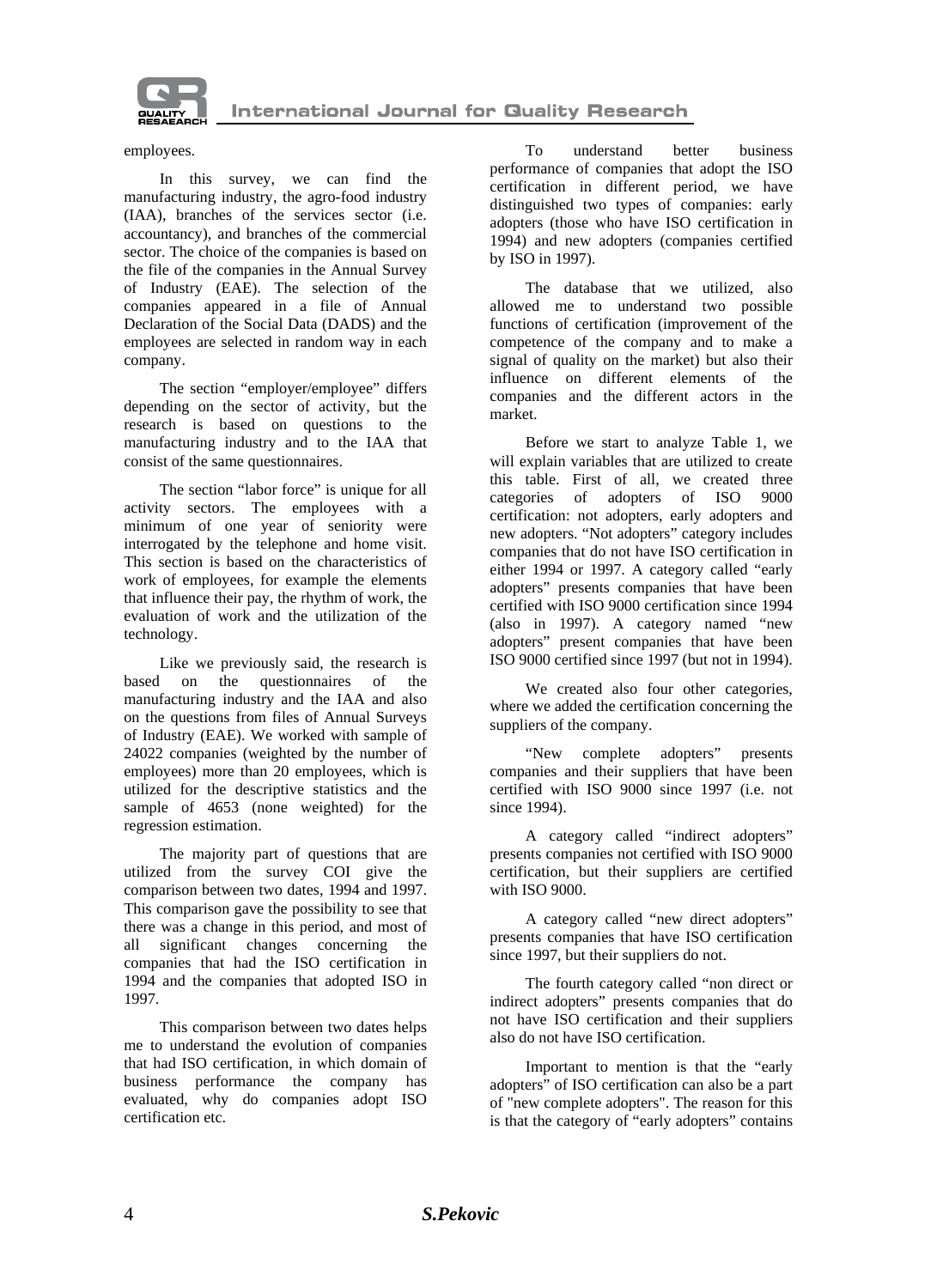

the companies that are certified since 1994, but also in 1997.

|           | Non<br>adopters | Early<br>adopters | New<br>adopters | Total |
|-----------|-----------------|-------------------|-----------------|-------|
| New       |                 |                   |                 |       |
| complete  | n               | 2778              | 4560            | 7337  |
| Adopters  | 0%              | $37\%$ (a)        | 63%             | 31%   |
| Indirect  | 5320            |                   |                 | 5320  |
| Adopters  | 100%            | 0%                | 0%              | 22%   |
| New       |                 |                   |                 |       |
| adopters  | O               | 422               | 447             | 869   |
| direct    | 0%              | 49%               | 52%             | 4%    |
| Non       |                 |                   |                 |       |
| adopters  |                 |                   |                 |       |
| direct or | 10496           | o                 | O               | 10496 |
| indirect  | 100%            | 0%                | 0%              | 44%   |
|           | 15816           | 3199              | 5007            | 24022 |
| Total     | 66%             | 13%               | 21%             | 100%  |

|                                          | Non<br>adopters | Early<br>adopters | New<br>adopters | Total         |
|------------------------------------------|-----------------|-------------------|-----------------|---------------|
| New<br>complete<br>Adopters              | 0<br>$0\%$      | 2778<br>$37%$ (a) | 4560<br>63%     | 7337<br>31%   |
| Indirect<br>Adopters                     | 5320<br>100%    | 0<br>0%           | 0<br>0%         | 5320<br>22%   |
| New<br>adopters<br>direct                | 0<br>0%         | 422<br>49%        | 447<br>52%      | 869<br>4%     |
| Non<br>adopters<br>direct or<br>indirect | 10496<br>100%   | 0<br>0%           | 0<br>0%         | 10496<br>44%  |
| Total                                    | 15816<br>66%    | 3199<br>13%       | 5007<br>21%     | 24022<br>100% |

*Table 1: Descriptive statistics of different types of certification* 

Source: C.O.I survey, 1997 database of 24022 companies, weighted by the number of employees Parameter: manufacturing industries and agro-food industry

Lecture: (a) 37%of 'new complete adopters' companies are "early adopters" (i.e. certified with ISO 9000 in 1994).

"New complete adopters" companies make up 31% of the total number of companies studied. As we can see from table 1, a majority of these companies and their suppliers (63%) are certified with ISO 9000 in 1997 ("new complete adopters"). Moreover 37% of the "new complete adopters" companies are certified with ISO 9000 in 1994 ("early adopters).

As expected, the category "indirect adopters" does not include companies under category "early and new adopters". This category represents 22% of the total number of companies and it is entirely composed from "non-adopters". Interestingly, as many as 66% of companies are non-ISO certified. Only one third of these companies are certified indirectly via their certified suppliers while the other two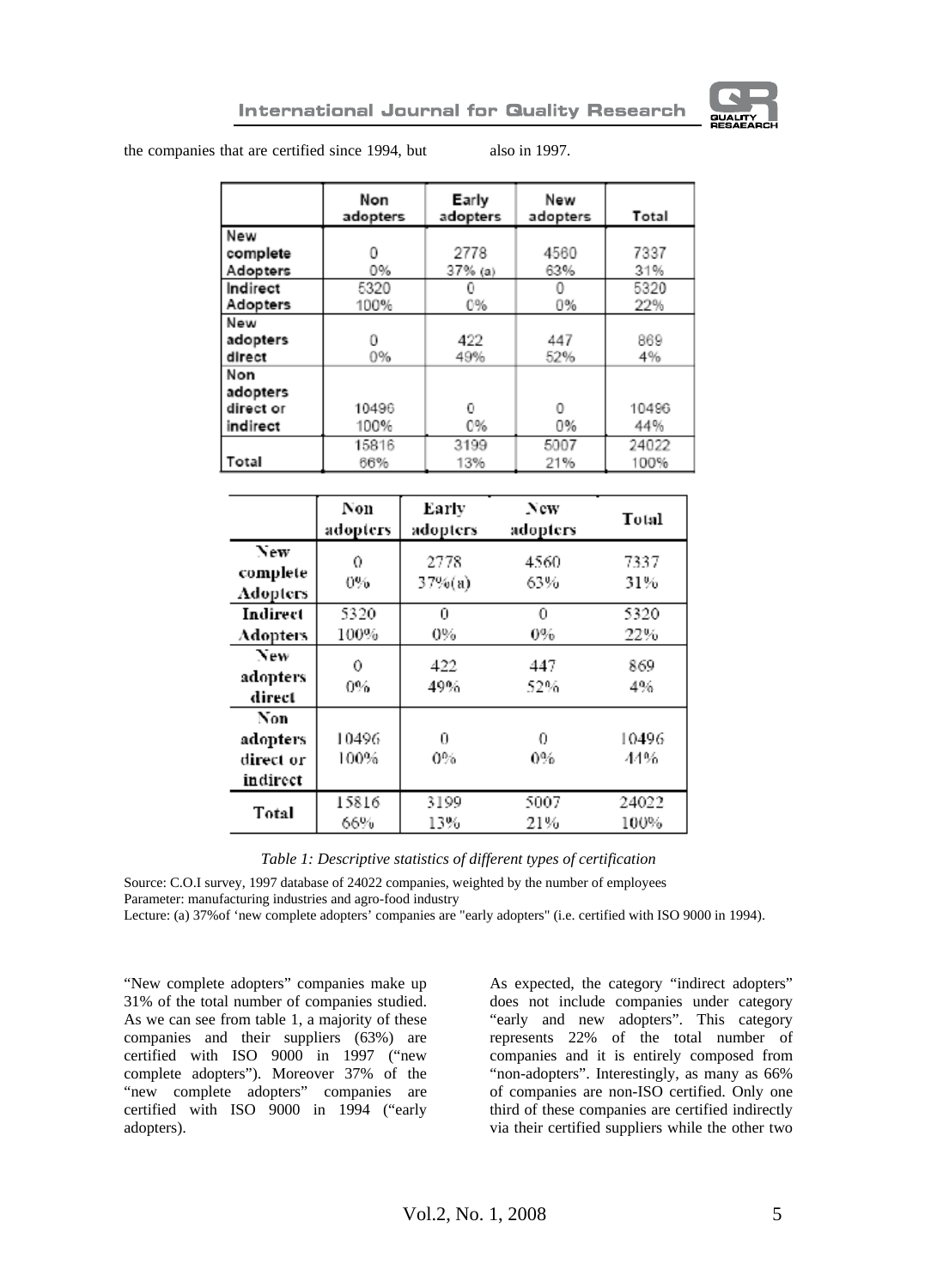

thirds are not certified directly or indirectly. Indirectly certified companies belong to small and middle size companies (see Table 2) and through their suppliers, they make a signal of quality on the market to improve their business.

adopters") representing only 4% (22340 companies) of the total number of companies. About a half of all "new direct adopters" companies belongs to the "early adopters" group whilst the other half is made up of "new adopters".

Finally, companies that are certified by ISO 9000 but their suppliers are not ("new direct

|                    | Early                | New                  |                      |                 |       |
|--------------------|----------------------|----------------------|----------------------|-----------------|-------|
|                    | complete<br>Adopters | complete<br>Adopters | Indirect<br>Adopters | Non<br>Adopters | Total |
|                    | 1106                 | 1714                 | 3206                 | 6902            | 12929 |
| 20 to 49 employees | 9% (a)               | 13%                  | 25%                  | 53%             | 56%   |
| 50 to 199          | 1066                 | 1655                 | 1523                 | 2578            | 6818  |
| employees          | 16%                  | 24%                  | 22%                  | 38%             | 30%   |
| 200 employees and  | 558                  | 1139                 | 457                  | 439             | 2593  |
| more               | 22%                  | 44%                  | 18%                  | 17%             | 11%   |
|                    | 2730                 | 4508                 | 5186                 | 9915            | 22340 |
| Total              | 12%                  | 20%                  | 23%                  | 45%             | 100%  |

#### *Table 2. ISO 9000 Norms and Company's Size*

Source: C.O.I survey, 1997 database of 22340 companies, weighted by the number of employees

Parameter: manufacturing industries and agro-food industry of more than 20 employees

Missing value: 851 companies (ISO97=1 and ISOF97=0). There is a small group of companies that obtained ISO 9000 certification in 1997, but their suppliers were not certified. At the moment, I am not interested in this category of companies, so I decided to eliminate this category of companies from my research.

Lecture: (a) 9% of "early complete adopters" are companies that have from 20 to 49 employees (category-small company

Before presenting the results in Table 2, we will explain variables that I used to create this table. The category called "early complete adopters" presents companies that have been certified with ISO 9000 in 1994 and 1997 and their suppliers have also been certified. The other three categories including "new complete adopters", "indirect adopters" and "non adopters" were already explained above (see Table 1).

Concerning the size of a company, we divided companies into three further categories depending on the number of employees a company consists of: small (20 to 49 employees), medium-sized (50 to 199 employees) and large (more than 200 employees).

Table 2 shows that the category of big companies is concentrated in the category "new complete adopters" (44%). The adoption rate of "early complete adopters" is not too high (22%). This can be explained by the fact that even big companies had difficulties to adopt ISO certification in 1994. Table 2 illustrates that the "early complete adopters" and "new complete adopters" of ISO certification are positively correlated with companies' size.

For these two categories of the companies adoption rate of ISO certification increases after 1994.This results suggests that after 1994, companies of all sizes understand the importance of the ISO certification as an essential tool for business success.

In the comparison with two preceding categories, table 2 shows that small companies are more concentrated in the category of "indirect adopters". This signifies that small companies probably want to avoid difficult and expensive process of certification, whilst still making a signal of their quality on the market in an indirect way (i.e. through their certified suppliers). In addition, non-certified companies are strongly represented in the category of small size companies.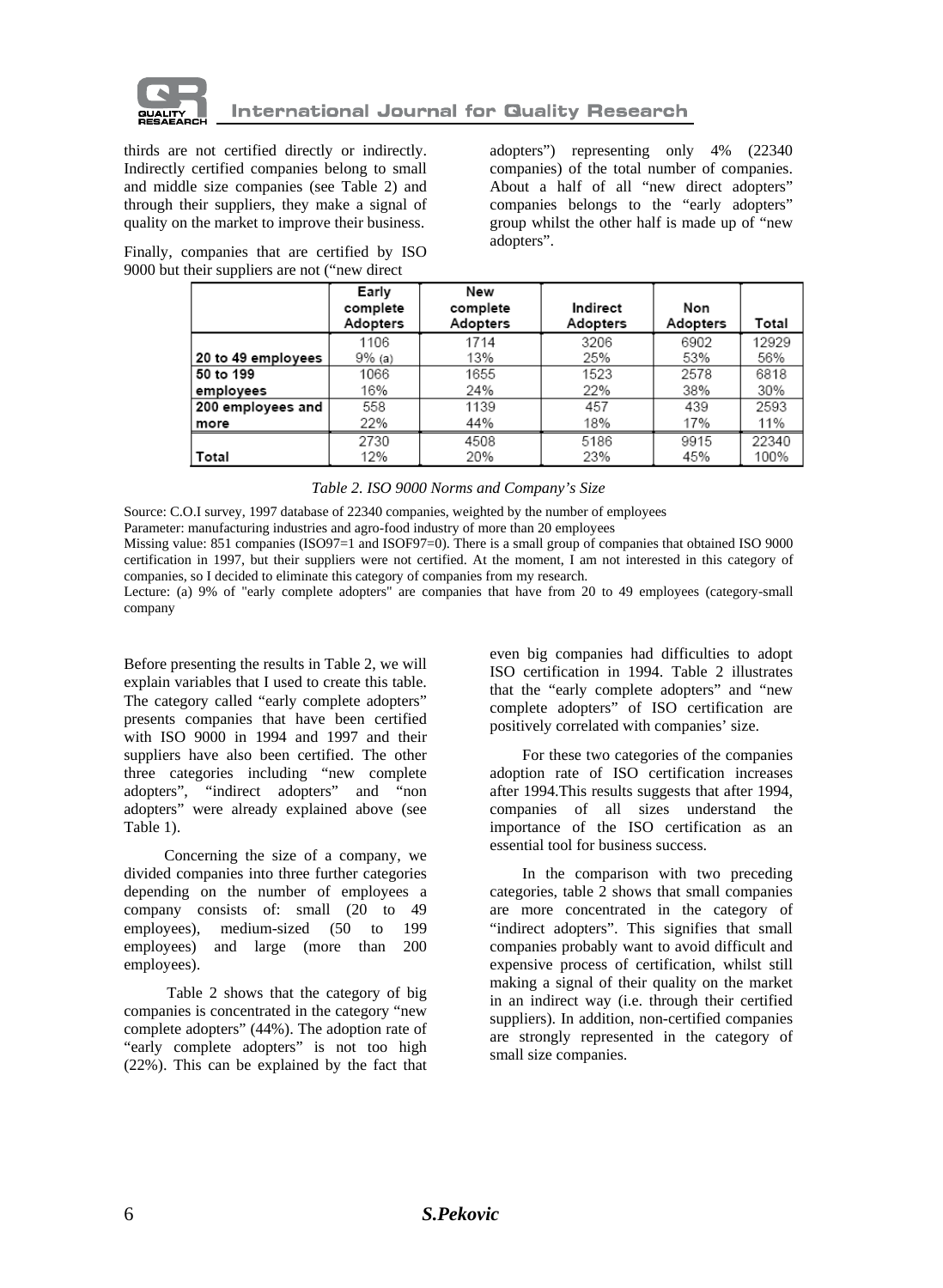

|                                                                | Early<br>complete<br>Adopters | New<br>complete<br>Adopters | Indirect<br>Adopters | Non<br>Adopters |
|----------------------------------------------------------------|-------------------------------|-----------------------------|----------------------|-----------------|
| Proposition<br>οf<br>the                                       |                               |                             |                      |                 |
| improvement of the working                                     |                               |                             |                      |                 |
| place                                                          | $68%$ (a)                     | 71%                         | 61%                  | 56%             |
| Make quality tests                                             | 51%                           | 53%                         | 41%                  | 40%             |
| Impossible to respect<br>both:<br>deadline and production rate | 49%                           | 51%                         | 53%                  | 48%             |
| Have to respect coded quality                                  |                               |                             |                      |                 |
| norms                                                          | 44%                           | 44%                         | 37%                  | 31%             |
| Elements that have influence                                   |                               |                             |                      |                 |
| on employees                                                   | 71%                           | 74%                         | 70%                  | 63%             |
| Total number of observation                                    | 481                           | 895                         | 447                  | 588             |

### *Table 3. ISO 9000 Standards and "Labour Force"*

Source: C.O.I survey (section employer/employee and labour force), 1997 database of 2502 companies Parameter: manufacturing industries and agro-food industry of more then 20 employees

Missing value: 97 companies (ISO97=1 and ISOF97=0)

Lecture: (a) 68% of the companies under the category "early complete adopters" make their employees to propose the improvement of their working place

In the table 3 we use the variables that we find in the section "labour force" to understand the impact of the ISO certification on the different factors concerning the employees. From the table 3 we can see that in the category "new complete adopters" there is 71% of the companies, from the total number of observation (895) in this category, where their employees make the proposition of improvement of their working place. We can see that the group the "new complete adopters" has the highest number of the observation, but even have the highest percentage of companies where their employees make proposition of improvement, comparing to others categories. The similar situation is concerning the quality tests. The highest percentage of companies, where the employees are obliged to make the quality tests are concentrated to the group of "new complete adopters" (53%), but we can see that this percentage decreased compare to proposition of improvement of working place for all four categories. Concerning the respect of coded quality norms, this variable is most concentrated in the category of "early complete adopters" if we consider that this category has less observation that "new complete adopters". From the same table we can see that the influence of quality on employees' progress has strong effect concerning four categories, but the strongest effect we can find in the companies under the category "new complete adopters".

This can tell us that "new complete

adopters" companies try to find different ways to "make up the lost" concerning the quality. They invest in different department of the quality, but also they involve their employees in improving the quality.

### **3.2 Dependent variable**

We estimate using a logistic model, a polytomic variable over the independent variables that I will present in section 3.3.The dependent polytomic variable constitutes of four categories of ISO 9000 adopters<sup>2</sup>.

- The first category of adopters denotes companies that have ISO certification in 1994 (ISO94) or 1997 (ISO97) and have their suppliers also certified (ISOF97) and was therefore called "early *complete certification"*.
- Because I am interested in measuring changes in company's performance before and after certification with ISO 9000 certification, I created a second category that presents companies that have obtained ISO

<sup>&</sup>lt;sup>2</sup> After initial examination of categories, I realized that there was no company that was ISO certificated in 1994, but not in 1997. However, I soon realized that there is a small group of companies that obtained ISO 9000 certification in 1997, but their suppliers were not certified (197 companies- none weighted). At the moment, I am not interested in this category of companies, so I decided to eliminate this category of companies from my research **(ISO97=1 and ISOF97=0)**.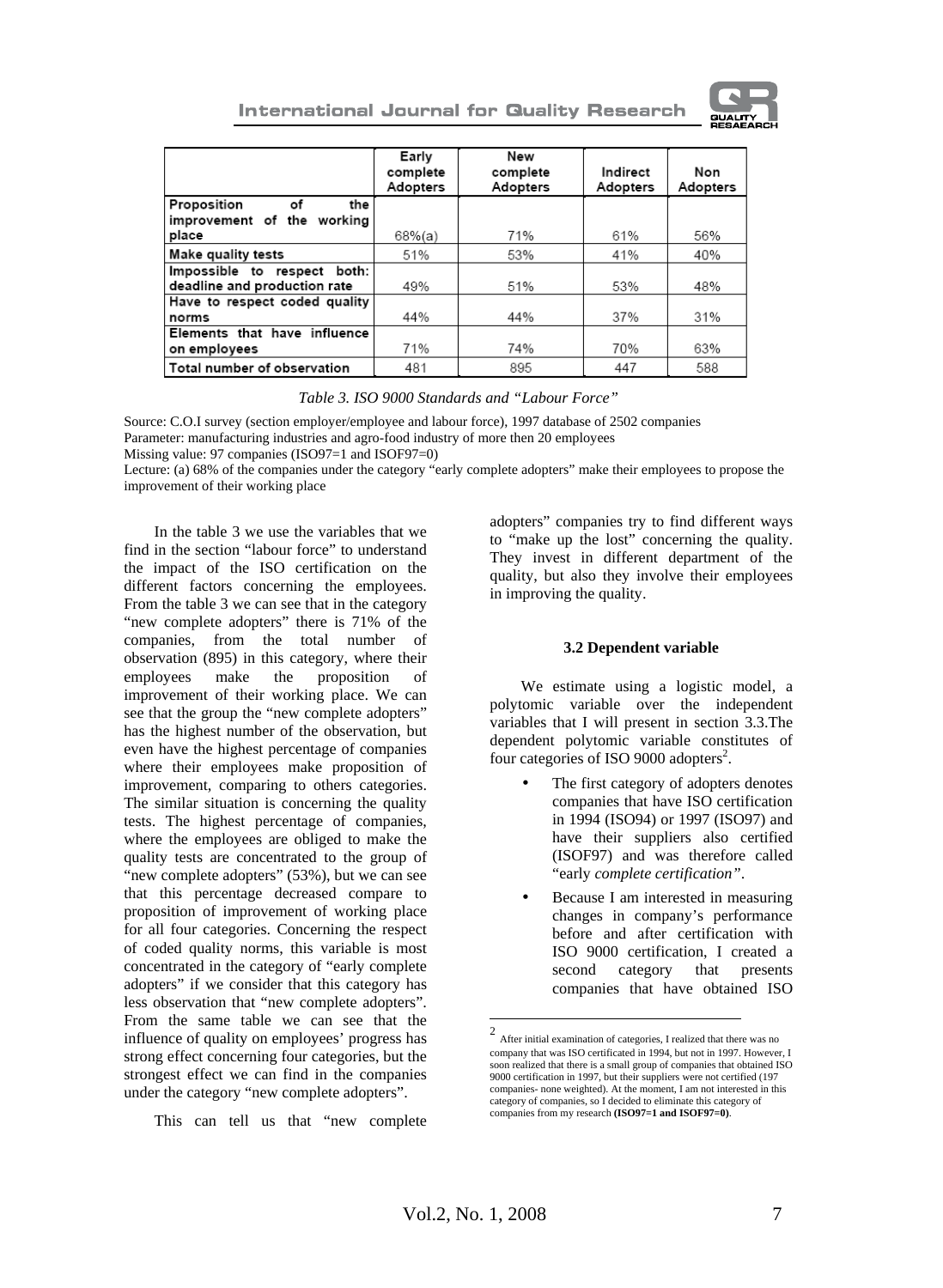

certification in 1997 (but not in 1994) and their suppliers also have ISO 9000. This kind of adopters of ISO certification I called "*new complete adopters*.

- The third category called "*indirect adopters"* is focused on suppliers that have ISO 9000 certification in 1997, but companies they supply are not certified. I wanted to understand what effect ISO certified suppliers have on company's performance even if a company itself is not certified. Another reason why I chose this category is to see if it is possible that suppliers certified with ISO 9000 have the same influence on quality signaling and improvement of a company as a direct certification does.
- The fourth category named "non*certified"* presents companies that are not certified in either direct or indirect way, companies that do not have ISO 9000 certification in either 1994 or 1997 and also their suppliers that do not have ISO 9000 certification.

The four categories of the dependent variable are:

Early complete adopters*: ISO94=1 and ISO97=1 and IS0F97=1* 

New complete adopters: *ISO94=0 and ISO97=1 and ISOF97=1* 

Indirect adopters*: ISO97=0 and ISOF97=1* 

Non adopters*: ISO94=0 and ISO97=0 and ISOF97=0* 

#### **3.3 Variables and hypothesis**

*A. Investment in quality services***:** There are studies showing that firms that have been working for a longer time with the certified quality systems obtain higher profits than those that have just been certified (Ferguson 1999). There is growing evidence that certain companies who certified earlier with the ISO certification benefit from a 'first move' advantage and also find it easier to differentiate themselves from their competitors.

Moreover, firms that already have the ISO certification increase their possibility to target more customers and to gain a larger market share. The reason for this is that even when the others firms get the ISO certification, the customers' loyalty often prevents them from switching from one firm to other.

The new adopters of ISO certification often decide to introduce ISO certification, usually, following the experience of early adopters. But when they have decided to make this step, they try to "catch up with what has been missed". More precisely, they try to get all advantages concerning of ISO certification, which ISO certified companies already have.

As a result, they invest more in quality of their suppliers, in quality services and external quality services etc.

Therefore we formulate the following hypothesis:

*H2: The new adopters of the ISO certification invest more on quality than the early adopters of the ISO certification.* 

To test this hypothesis we created variables relating to an "extra effort" that companies have to make to arrive to a better level of quality: department of quality in 1994 and 1997 (**SQ94 and SQ97**) and external department of quality in 1994 and 1997 (**ESQ94 and ESQ97**). The aim is to compare the effect of these two variables on the early and new adopters of ISO certification.

*B. Number of Previous Adopters within an industry***:** Terlaak and King 1997 suggest that the number of previous adopters impact the probability of subsequent adoption choices. Researchers argue that companies consider previous adopters in deciding whether to adopt the ISO standards.

Interestingly, the effect is even stronger when examining companies in a certain industry or sector. In many industries the ISO certification has already became a basic requirement for doing business. Indeed, competition among the firms will push those without to obtain the certification, especially in certain industries. The companies imitate early adopters of ISO certification, because they want to avoid problems, like for example losing clients.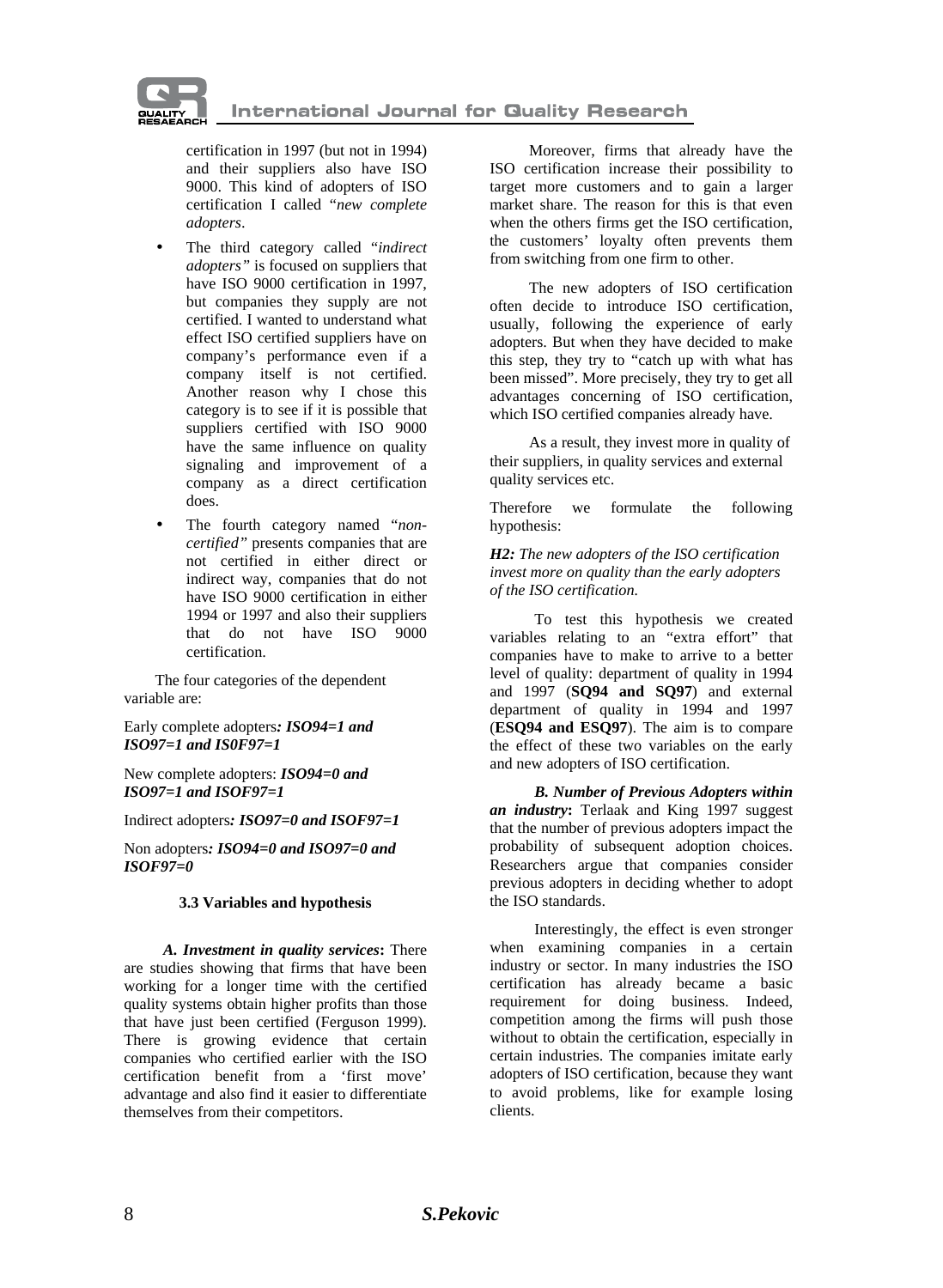

Consequently, we propose the following hypothesis:

**H3**: *The greater the percentage of ISO adopters within an industry, the greater the possibility that the percentage will increase in the same industry.* 

Here we have used 51 sectors (NAF 114) of different activities. We created the variable SISO94 that presents the percentage of companies that are ISO certificated in 1994 in all of 51 sectors. As such, this will offer a possibility to find out whether companies not ISO certified in 1994 have been "pushed" to become certified within the same sector of activity.

*C. Size:* Quality is an essential trait for customer satisfaction and competitive success. This is true for companies of all sizes (Anderson, 1999). Unfortunately, resource constraints, including a scarce managerial time, limited training funds, and a lack of quality 'know-how', can place the small-firm manufacturer at a quality disadvantage. As a result, small companies often struggle to achieve the world-class quality standards customers often demand.

> • Although evidence suggests that real benefits are available through the ISO 9000 certification, however, most of discussion around the ISO implementation has been focused on large organizations. Very little emphasis has been directed toward the small-firm manufacturer, which is defined as a manufacturer with less than 100 employees (Lee and Palmer 1999). Indeed, it might be questioned whether benefits of the ISO implementation may be the same for firms of all sizes. Moreover, small firms have a significantly more negative attitude towards the certification than medium and large firms.

We therefore hypothesize:

*H4: The larger the size of a company, the greater the possibility that it will adopt the ISO certification.* 

To test this hypothesis we created a range

of size variables where we used the number of employees in a company to measure the effects the firm's size has on ISO adoption.

The range of company's sizes is as follow:

-20 to 49 employees-**PETITE** 

#### -50-199 employees-**PETITESPMI**

-200 and more employees-**GDE** 

Here we wanted to see how ISO certification is accepted in all three size categories of companies, and to determine if it is possible that acceptance of ISO certification increases with an increase in company's size.

*D. Export*: Companies might view ISO certification as an export requirement, especially if they operate a majority of their business abroad (Terlaak and King 2001). The international marketing aspects of ISO 9000 certification have been regarded as one of the most important reasons to seek certification.

Most authors argue that if companies want to enter a foreign market, they are obliged to have ISO certification. The reason being is that customers are more interested to buy products from foreign producers if they are certified with ISO as it makes them more certain about quality of a producer.

Related to these arguments, we shall formulate the following hypothesis:

*H1: The more a company exports abroad, the greater the possibility a company itself has the ISO certification.* 

Using EAE database we created the variable EXPORT that we will use in my further research. We calculated the export of companies and we divided them into four categories according to the percentage of their export.

**-export<=3%** 

**-3 %< export<=8%** 

**-8 %< export<=30%** 

#### **-30% <export <=100%**

The reason we have selected the above categories is that we tried to make sure that each group of companies has around 25% companies of the total number of companies that we worked with.

Furthermore, we tried to check if ISO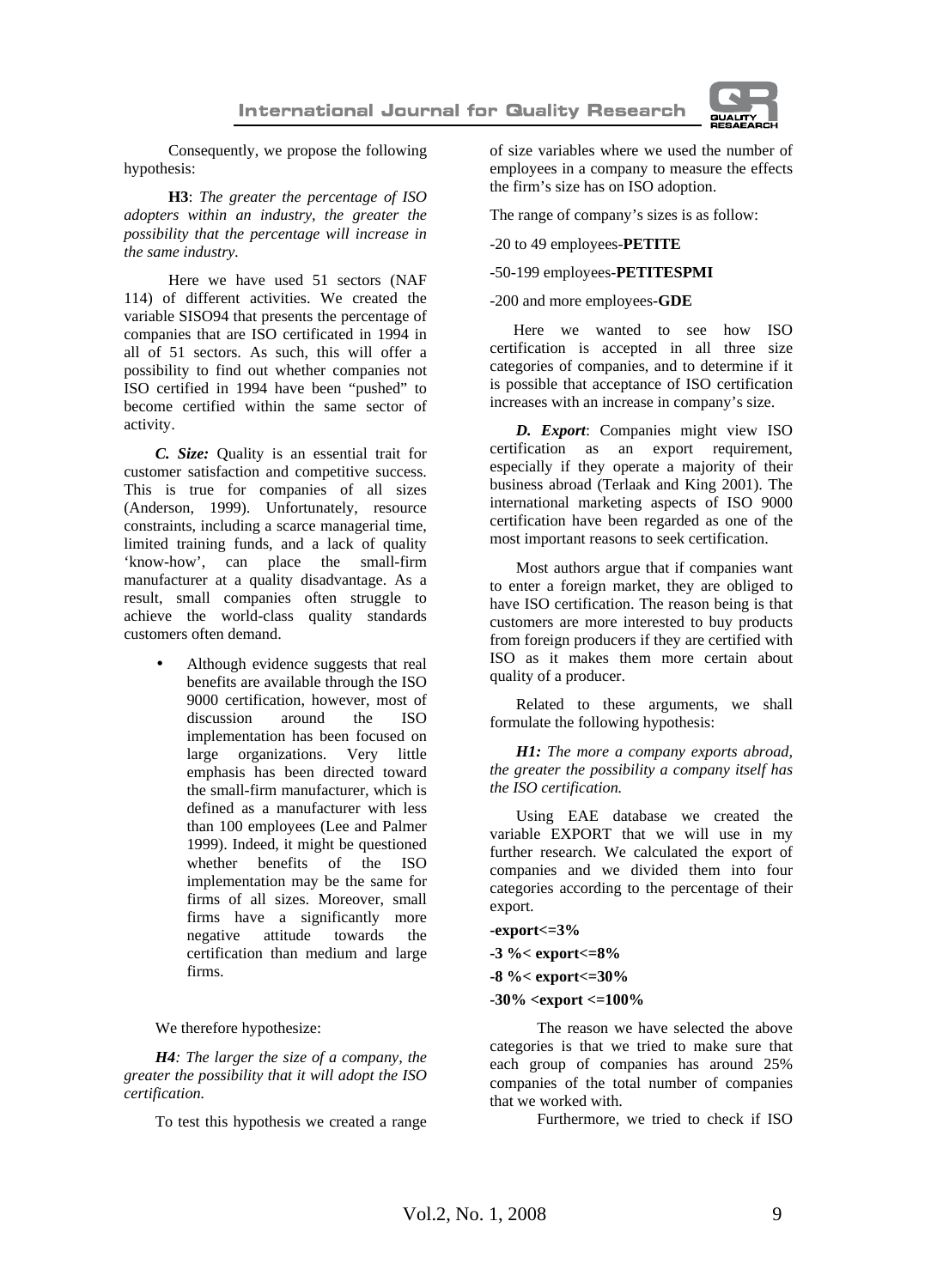

certified companies export more goods abroad than non certified companies. We try to underline the function of ISO certification concerning that ISO certification has possibility to signal a quality what will permit a company to export more in foreign marketplace.

discuss the results in regards to the four hypotheses and the explicative variables that were tested using the SAS program. Logit estimation results are presented in Tables 4 and 4a. As mentioned above, we tested polytomic dependent variable that consists of four different categories: early complete adopters, new complete adopters, indirect adopters and no adopters with the independent variables.

# **4. DISCUSSION OF THE RESULTS**

In the following section we will present and

|                                           | Early                           | New                                  |              |
|-------------------------------------------|---------------------------------|--------------------------------------|--------------|
|                                           | complete                        | complete                             | Indirect     |
|                                           | Adopters                        | Adopters                             | Adopters     |
| Intercept                                 | $-6.2715***$                    | $-4.9202***$                         | $-2.6366***$ |
|                                           | Size of the company             |                                      |              |
| 20 to 50 employees                        | ref                             | ref                                  | ref          |
| 50 to 199 employees                       | $0.7702***$                     | 0.6376***                            | $0.1860*$    |
| 200 employees and more                    | 1.6196***                       | 1.6367***                            | 0.4654***    |
|                                           |                                 | Features of the company's strategy*  |              |
| New products                              | $-0.0258$                       | 0.14595                              | $0.2229**$   |
| Diversification                           | 0.0661                          | 0.0793                               | 0.0577       |
| Quality improvement                       | 0.3054**                        | 0.3265**                             | 0.3257***    |
| Cost reduction                            | 0.0671                          | 0.1232                               | 0.0722       |
| New procedure                             | 0.1141                          | 0.3483***                            | 0.0193       |
|                                           |                                 | <b>External market's constraints</b> |              |
| Concurrence pressure-yes                  | $0.2953**$                      | 0.1891                               | 0.2839**     |
| Uncertainty on the market-yes             | $-0.2392**$                     | $-0.1047$                            | 0.0527       |
| Clients conditioned-yes                   | 0.3798***                       | $0.4648***$                          | $0.3656***$  |
| Suppliers conditioned-yes                 | $0.2653*$                       | 0.0987                               | 0.2075*      |
| Reglementation-yes                        | 0.0559                          | $-0.0581$                            | 0.0371       |
| Due to restructuring-yes                  | $-0.1906$                       | 0.0559                               | $-0.0491$    |
| Stockholders conditioned-yes              | $0.3904***$                     | $0.3297**$                           | $0.2564**$   |
|                                           | <b>Quality services</b>         |                                      |              |
| Department of quality in 1994             | $0.3262**$                      | $0.4180***$                          | 0.00791      |
| External department of quality in<br>1994 | $0.8934***$                     | $0.9263***$                          | 0.3284*      |
| Department of quality in 1997             | 1.5782***                       | 1.8261***                            | $0.7887***$  |
| External department of quality in<br>1997 | $-0.2964$                       | 1.3796***                            | $0.6214***$  |
|                                           | Certification inside the sector |                                      |              |
| Certification in the sectors in 1994      | 12.5381***                      | 8.0151***                            | 3.7185*      |

*Table 4: Determinants of Organizational Changes and Computerization of companies in manufacturing industries and agro-food industry of more than 20 employees* 

Source: Survey COI merges to the EAE, sample of 711, 1323 and 1008 companies, respectively Parameter: manufacturing industries and agro-food industry of more than 20 employees (missing value197 companies). The regression integrates 51 indexes of industries that correspond to NAF 114 (reference: textile industry). Notes: (\*), (\*\*) and (\*\*\*) indicate parameter significance at the 10, 5 and 1 percent level respectively. Ref: non adopters (1611 companies)

\*Ref: for the category of features of the company's strategy- little and quite important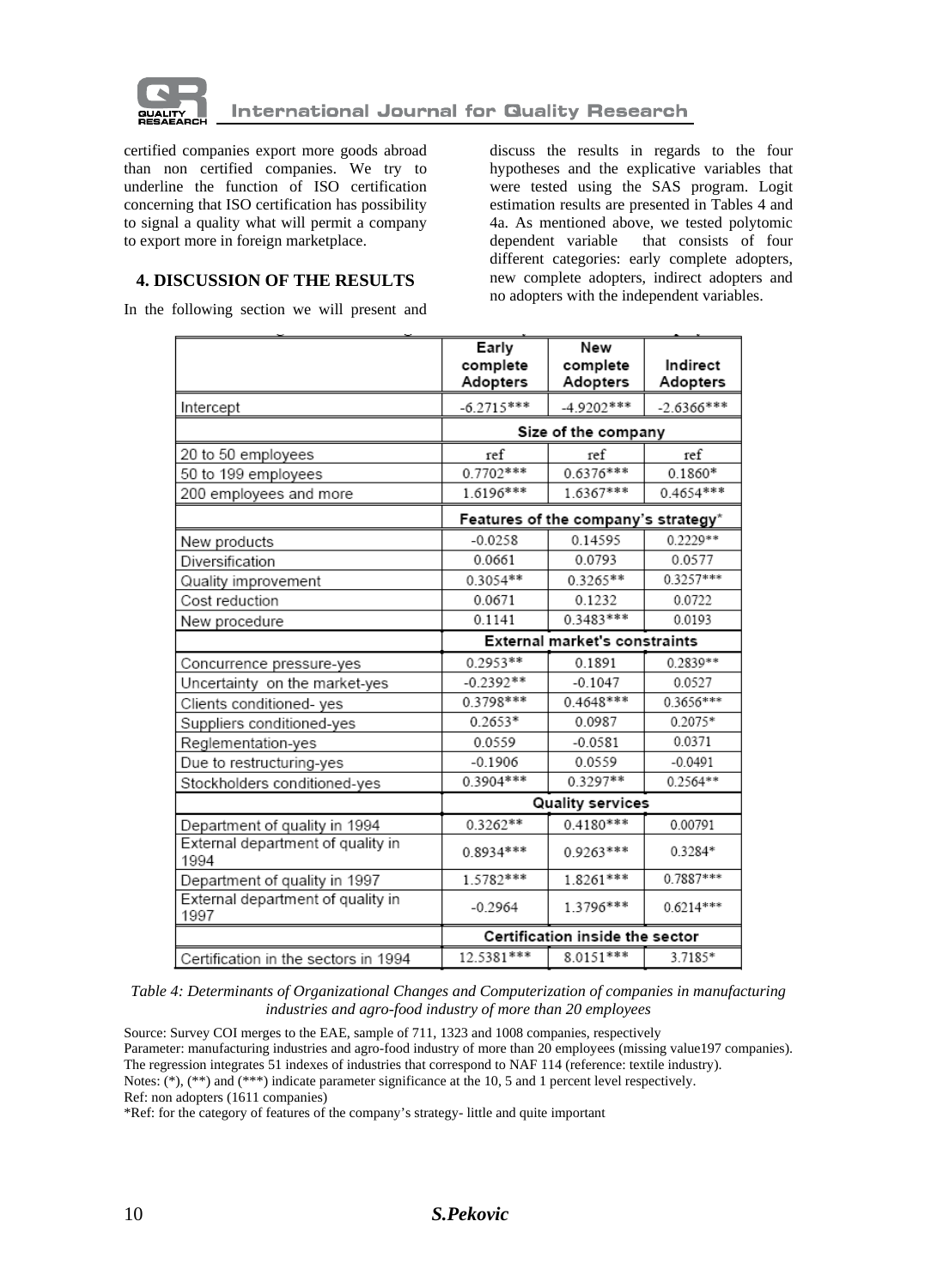

| <b>International Journal for Quality Research</b> |  |  |  |  |
|---------------------------------------------------|--|--|--|--|
|---------------------------------------------------|--|--|--|--|

|                                            | Early<br>complete<br>Adopters | New<br>complete<br>Adopters | Indirect<br><b>Adopters</b> |
|--------------------------------------------|-------------------------------|-----------------------------|-----------------------------|
| Intercept                                  | 6.2715***                     | $-4.9202***$                | $-2.6366***$                |
|                                            |                               | Annual Survey of Industry   |                             |
| Mono-regionalist                           |                               |                             |                             |
| Mulfiregional companies.                   | ref                           | ref                         | кf                          |
| Enterprise quasi mono regionali            | $-0.4851***$                  | $-0.6317***$                | $-0.4180**$                 |
| Mono regional companies.                   | $0.3680*$                     | $0.5610***$                 | $0.3806**$                  |
| Companies with unique establishment        | 0.2148                        | 0.6382***                   | 0.2381                      |
| Export / Turnover                          |                               |                             |                             |
| lless then 0.30%                           | ref                           | ref                         | n.f                         |
| From 0.30% to 0%                           | 04542***                      | $0.4317***$                 | 0.0717                      |
| From 8% to 30%                             | $0.5137***$                   | 0.3305**                    | 0.00411                     |
| From 30% to 100%                           | $0.6684***$                   | 0.4968***                   | 0.1161                      |
| Subcontract received/ Turnover             |                               |                             |                             |
| n                                          | ref                           | ref                         | ref                         |
| Between 0 and 1                            | 01104                         | 0.1624                      | 0.0326                      |
|                                            | $0.4467*$                     | 0.5362**                    | 0.1809                      |
| Subcontract confided /Total<br>Expenditure |                               |                             |                             |
| Less then 0.04%                            | ref                           | ref                         | n.f                         |
| From 0.04% To 0.4%                         | 0.0337                        | 0.2232                      | 0.0512                      |
| From 0.4% to 14%                           | 0.2650                        | $0.4143***$                 | 0.1870                      |
| From 14% to 100%                           | 0.5799***                     | $0.7155***$                 | 0.3214**                    |

*Table 4a: Determinates of Annual Survey of Industry of companies in manufacturing industries and agrofood industry of more than 20 employees* 

Source: Survey COI merges to the EAE, database of 711, 1323 and 1008 companies respectively Parameter: manufacturing industries and agro-food industry of more than 20 employees (missing value197 companies). The regression integrates 51 indexes of industries that correspond to NAF 114 (reference: textile industry). Notes: (\*), (\*\*) and (\*\*\*) indicate parameter significance at the 10, 5 and 1 percent level respectively. Ref: non adopters (1611 companies)

The first hypothesis that the new adopters of ISO certification invest more in quality than earlier adopters is strongly supported by my research. In Table 4 we can see that although the early adopters of ISO certification (in 1994) enjoyed a significant and positive effect in having a service quality department, they do not have any effect on external partners to help them improve their quality in 1997. In contrast, the companies that adopted ISO certification later (in 1997) have positive and significant effects shown on both of the above variables (service quality department and external partners for quality) and the coefficient of estimation is higher as compared to early complete adopters of ISO certification.

Therefore, the new complete adopters of ISO certification invest more in quality, probably to "catch up with what has been missed", and to make sure that they will have high quality production, sending a signal of quality to their customers and improving their market opportunities.

The second hypothesis stating 'the greater the percentage of ISO adopters within one industry, the greater the possibility that this percentage will increase in the same industry' is strongly supported by my results. As we can see from Table 4, the independent variable "*Certification in the sector in 1994*" (SISO94) is significant and positive and it matches my hypothesis. Furthermore, we can see that the companies under the category ' early complete adopters' show stronger effect as compared to the new completely certified companies. We can thus conclude that an increase in the adoption rate within an industry increases pressure on other non-certified companies and therefore it increases their probability of adoption. The pressure that companies receive inside the industry concerning adoption of the ISO 9000 standards is a way for companies to understand the importance of the ISO certification if they are to keep their clients and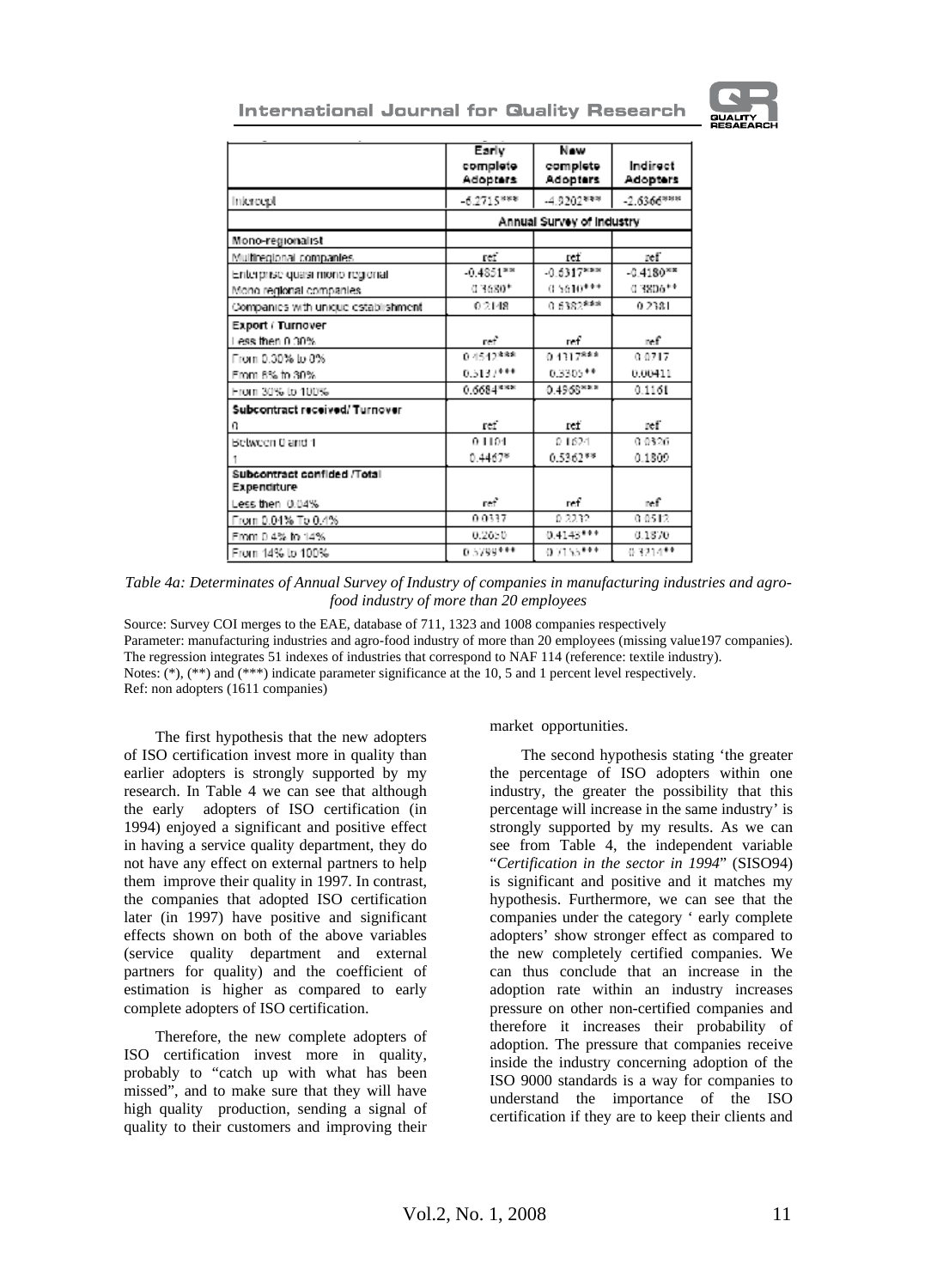

target new ones.

We can also see that companies that are not directly certified, but only through their suppliers, the effect is not significant. One explanation for this is that there has not been yet enough pressure on the companies to have complete certification, although that does not imply there will not be any in the recent future. Furthermore, this process of establishing certain quality norms will continue to increase pressure on the companies not just in relation to their suppliers, but also in relation to their business partners.

The third hypothesis states that the interrelationship between the adoption rate of ISO 9000 certification and company size is strongly significant, especially for the large firms (more than 200 employees), and is positively supported by my results. We can see from Table 4 that for the completely certified companies and the new completely certified companies, as the number of workers increase in the company, the coefficient of the interrelationship also increases. Therefore the hypothesis that the larger the size of the company, the greater the probability of its adopting ISO 9000 certification, is supported by my results.

Our findings are similar with results of Deloitte & Touche (1993) who found that small companies are unlikely to have a formal cost of quality measurement system in place. This is mainly due to the lack of resources and expertise available within small companies.

Another important point here is that for the companies (and their suppliers) certified in 1997, there is a small reduction of the coefficient level as compared to companies (and their suppliers) certified in 1994. This result is expected as we know that in 1994 it was harder for the larger firms to adopt ISO 9000 certification.

Concerning the companies that are certified indirectly through their suppliers, we can see from Table 4 that the coefficient of inter-relationship is only significant for larger firms, although it is not very high.

Rooney (1993) argues that the ISO 9000 standards are generally designed to address the needs of large organizations with existing systems. Small companies would have to outlay significant amounts of cash in order to comply. This would have a direct impact on cash flow and hence the bottom-line.

Table 4a provides the results of the fourth hypothesis stating that the ISO certified firms export more than non-certified firms. The last hypothesis is strongly supported by the results especially for the companies under the category early complete adopters, but is also true for new completely certified companies. Furthermore, the level of significance of this observation increases with the increase in the percentage of company's exports. For the companies that have a higher level of exports ranging from 30 to 100%, the estimation coefficient t is the highest one.

Interestingly, for new complete adopters, the estimation coefficient of the above observation is higher for companies that export less. The probable explanation for this is that companies who are recent adopters of ISO certification do not yet understand the importance of ISO certification, and probably do not realize that as ISO certificated companies they have a greater ability to export abroad, and attract local buyers.

The category indirect adopter that was not included in my first hypothesis, but is still a very interesting one, is that indirect certification does not assist companies to export abroad. One possible explanation for this is that foreign buyers may not be sure about quality of the company if only its suppliers certify it. Therefore the foreign buyer prefers complete certification of the company.

Relating to this hypothesis, the certified companies will be in measure to respect certain obligation from different unions and so like that enter foreign market easier. So for example, The European Community requires firms that sell safety sensitive products in the European Community to conform to ISO 9000 standards (or alternatively submit regular samples for testing). Thus, while adoption ultimately is voluntary, there might be regulatory pressures that influence a firm's adoption decision (Coole, 1999).

Beside the union's regulation concerning the ISO certification, Anderson suggests another reason why companies seek certification when export abroad. So concerning Anderson managers seek ISO to send a signal of quality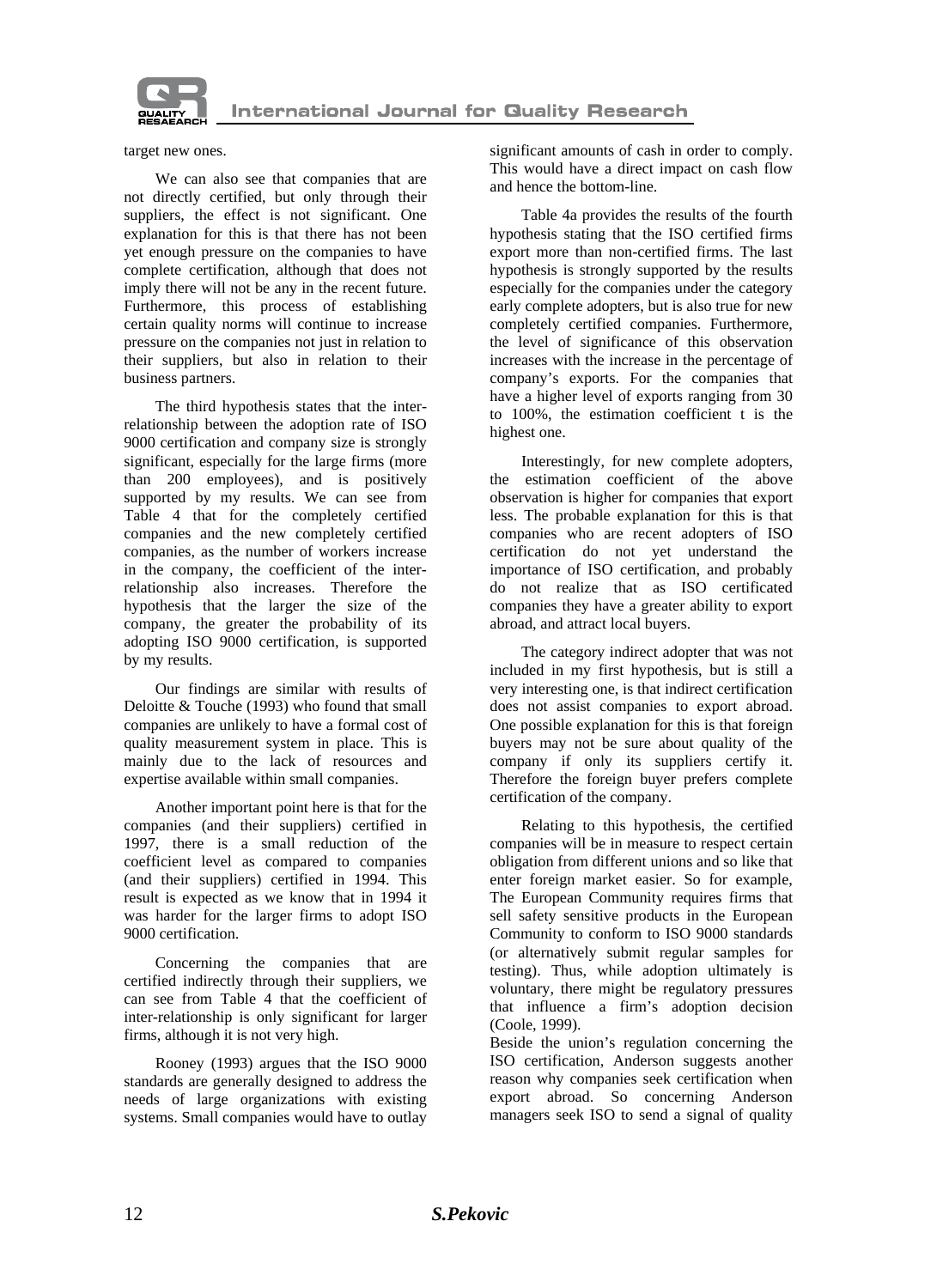

assurance to external parties (Anderson et al, 1999).

### **5. CONCLUSION**

In this paper we have presented the empirical results of the impact of ISO 9000 certification on different companies (four different categories). We have attempted to demonstrate that ISO 9000 certification can present a signal of quality on the market, and also act as a tool to improve quality. Furthermore, when these two characteristics are combined, they open up more market possibilities to companies in their future business.

The first and the second hypotheses were strongly supported by the results, and these relate to the two functions of the ISO 9000 certification. The new adopters of the ISO 9000 certification try to send a signal of quality to the market and also to improve quality, and thereby aim to arrive at the same level of quality as early adopters of the ISO 9000 certification. In the third hypothesis concerning the larger companies that are ISO certified, we can

conclude that they have a greater possibility of sending the message on the market about their quality and to improve their quality. The fourth hypothesis that ISO certification will give possibility to companies to export more was strongly supported by the results. We would like to emphasize that even when the ISO 9000 certification sends a signal of quality to foreign market it can indirectly improve the quality business of the company at the same time.

This paper explored the extent to which ISO 9000 certification provides a competitive advantage to companies. All four hypotheses suggest a common conclusion: ISO certification provides a quality signaling effect and also improvement of company's performance. Our results are consistent with and support these hypotheses.

To conclude, the ISO certification is particularly beneficial to companies because it can at the same time offer its two main functions: a communication of quality to the market and an improvement in quality factor.

#### **REFERENCES:**

- [1] Anderson, S.W., Daly, J.D. and Johnson, M.F. (1999) "*Why firms seek ISO 9000 certification: Regulatory compliance or competitive advantage?*" *Production & Operations Management*, Vol. 8, no 1, pp. 28-43.
- [2] Cole, E. (1999) "*Managing quality fads: how American business learned to play the quality game*". New York: Oxford University Press.
- [3] Corbett, C. J. (2002) "*Diffusion of ISO 9000 and ISO 14000 certification through Global Supply chain*". Working Paper, Anderson School at UCLA.
- [4] Ferguson, W. (1996) "*Impact of the ISO 9000 series standards on industrial marketing*". *Industrial Marketing Management*, Vol. 25, no 6, pp. 305-310.
- [5] Grolleau, G. and Mzoughi N. (2006) "*What Drives Agro-food Firms to Seek ISO 14001 Certification?*" Working paper, [www.dijon.inra.fr](http://www.dijon.inra.fr)
- [6] Guler, I., Guillen, M. F. and MacPherson, J.M. (2000) "*Global Competition, Institutions, and the Diffusion of Organizational Practices: The International Spread of the ISO 9000 Quality Certificates*". *Administrative Science Quarterly*, Vol. 47, no2, pp. 207-232.
- [7] ISO, (2002) ISO 9000-Selection and Use-ISO Technical Committee ISO/TC 176, International Standard Organization.
- [8] Jones, R., Arndt, G. and Kustin, G. (1997) "ISO 9000 among Australian companies: Impact of time and reasons for seeking certification on perceptions of benefits received". *International Journal of quality and Reliability Management*, Vol. 14, no7, pp. 650-660.